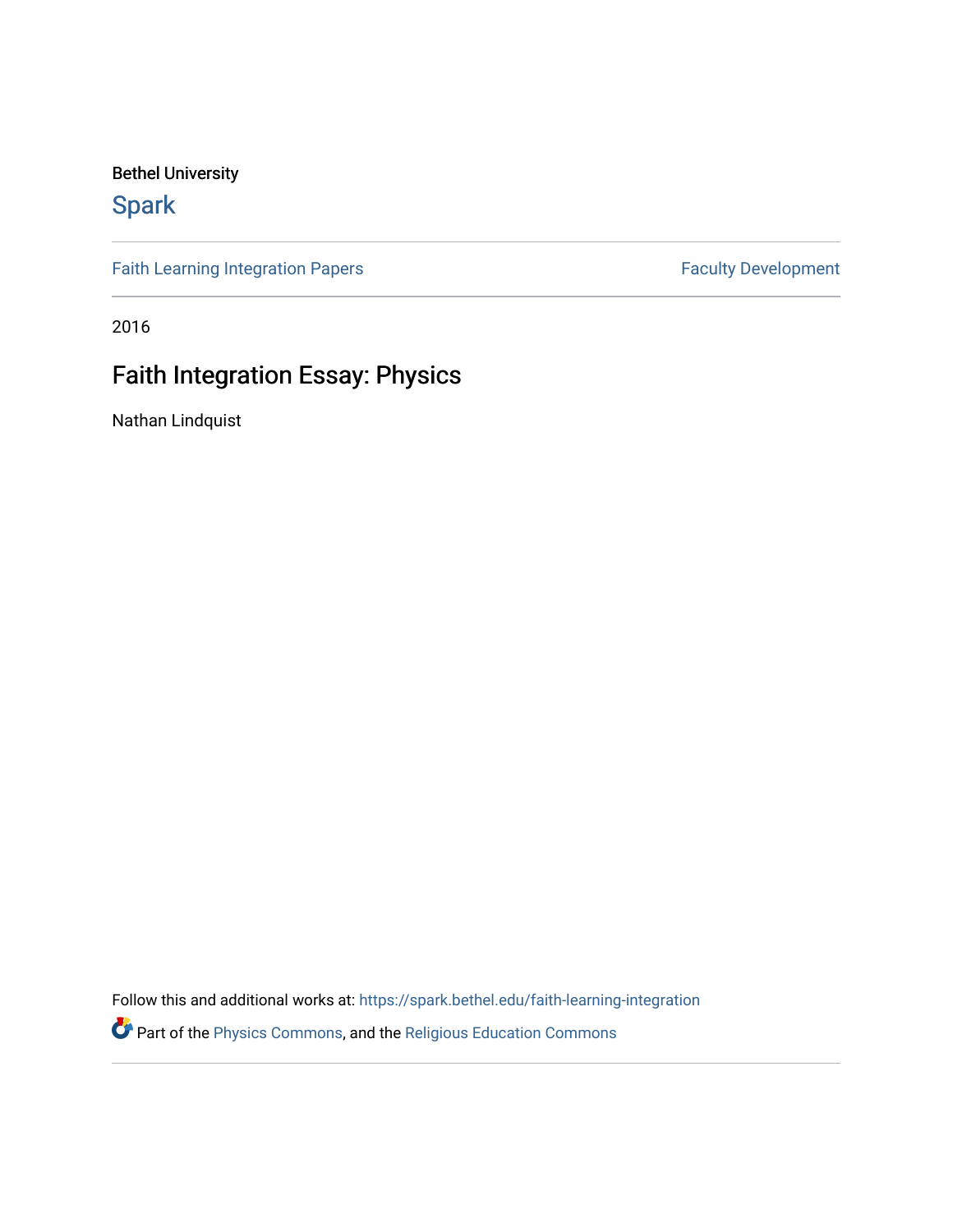Physics Department

## **IV. Faith Integration Essay**

**Introduction.** What follows is a discussion on the process and limitations of Theology, the process and limitations of Science, and how they relate to our pursuit of God's Truth. The particular "case study" that I choose to explore, for better or worse, is the way in which mystery, ambiguity, and paradox work in both Theology and Science.

**Theological Mysteries.** I think it is appropriate to say that orthodox Christian Theology is filled with ambiguity, mystery, and paradox. Some paradoxes just prompt us to think: "But many who are first will be last…" (Matthew 19:30) isn't literally about standing in line, but an expression of God's economy of self-denial and ultimate fulfillment.<sup>1</sup> These sorts of paradoxes are "truth standing on her head to get attention."<sup>2</sup> But some puzzles aren't as easily explained. Most fundamentally, we worship a triune God, the Three in One. While still remaining orthodox, our best theologians haven't been able to describe our God without the apparent logical incongruity of three Persons, each fully and equally God, united in one Being. This triune God then created time and space and everything in it. He exists outside of this creation, knowing all things past, present, and future, and continually sustains the stars, planets, all life and humanity through His grace. So what of free will? Then God the Spirit revealed to us that He is present, powerful, and filled with love. So what of evil? Later on, God the Son became flesh and dwelt among us as the God-man Jesus —human yet divine, omnipresent yet localized, all knowing yet limited in knowledge — the two natures united as a single Person. Early

<sup>&</sup>lt;sup>1</sup> There are many more: lose you life to save it (Mark 8:35); the Beatitudes (Matthew 5); strength through weakness (2 Corinthians 12:10), to name a few.

 $2$  As quoted by G. K. Chesterton.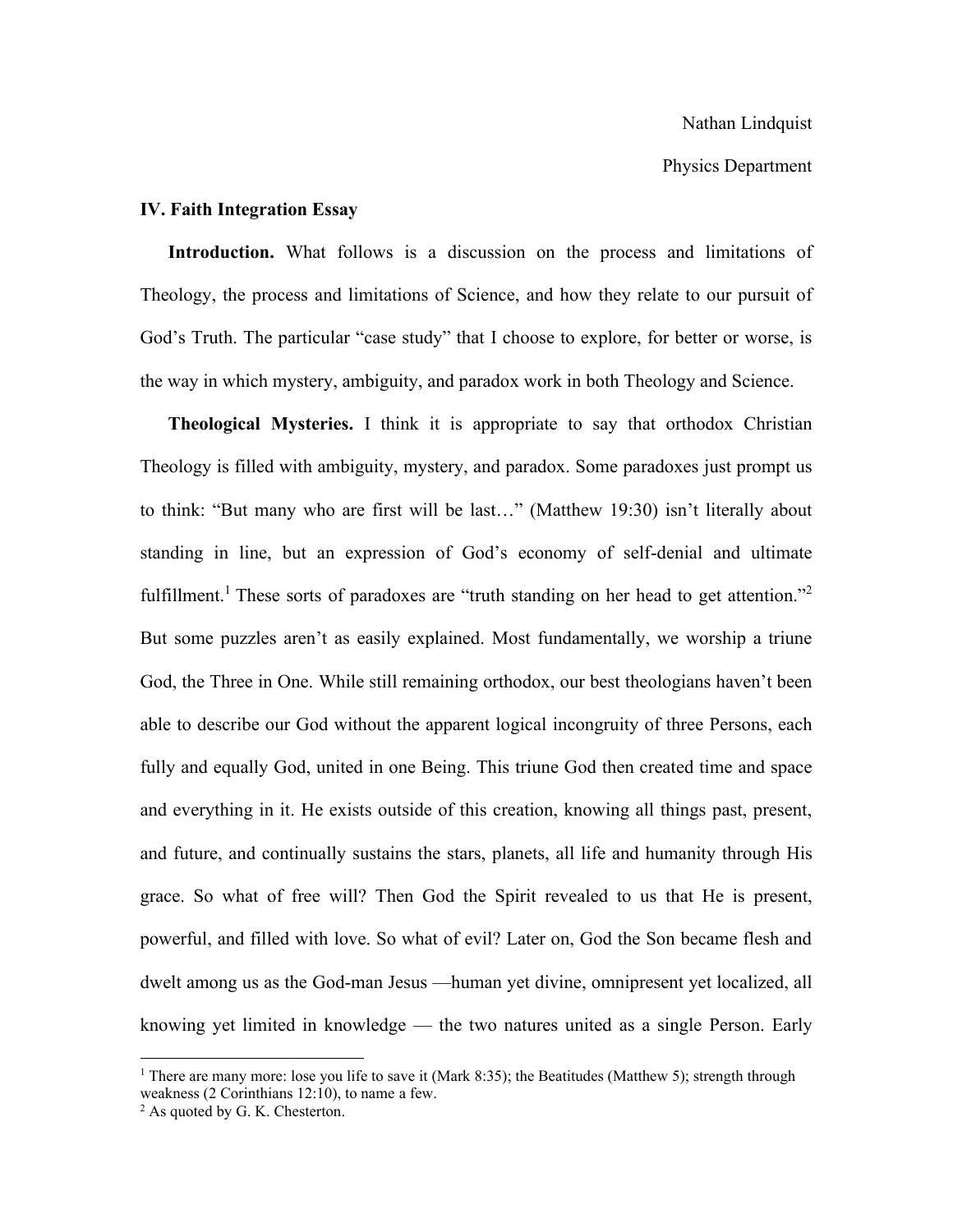Christians who met Jesus wrote down what they experienced, but even those accounts "…contain some things that are hard to understand." (2 Peter 3:16) We are told that God the Son "gave up his divine privileges" (Philippians 2:7) to be born as a man and that he experienced hunger (Matthew 4:2). He was then killed. But after being raised again, He ascended back into Heaven (Mark 16:19). So Jesus is no longer a human, though he is, and always was, God. He breathes the Holy Spirit into us, an event just as significant as having been born in the first place. But the idea that God the Son would suddenly become one of us, getting his hands dirty while eating breakfast with a motley band of boatmen, healing the sick, blessing the poor, telling us to drink his blood, and being killed for who he was, only to say "NO! Death will not have the final word." … is mysterious and strange, troubled with paradox. So is it logical? Perhaps some of the early heretics  $-$  e.g. Nestorius, Arius, or the Gnostics — were merely rationalists at heart…

**Interlude One.** At this point I want to make it very clear that I am by no means saying that orthodox Christian faith cannot be rational! For example, the ancient manuscript evidence for the New Testament is better preserved and more numerous than any other ancient writings.<sup>3</sup> This leads to a rational basis for believing that what the New Testament says about Jesus is reliable. I also believe that having faith itself is warranted<sup>4</sup> and that there are strong philosophical<sup>5</sup> and scientific<sup>6</sup> reasons for belief in God. Not

<sup>&</sup>lt;sup>3</sup> See, for example, "What's so great about Christianity?" by Dinesh D'Souza or "The case for Christ" by Lee Strobel or "The book that made your world" by Vishal Mangalwadi as recent popular examples of rational Christian discourse, among the many other more classical volumes such as those by C. S. Lewis and Norman Geisler's "Christian Apologetics."

<sup>4</sup> See discussion of, for example, Alvin Plantinga's "Reformed Epistomology" in P. Forrest, "The Episolmology of Religion," *Stanford Encyclopedia of Philosophy*, (Spring 2013 edition) Edward N. Zalta (ed.) URL=<http://plato.stanford.edu/entries/religion-epistemology/>.

 $<sup>5</sup>$  For example, in a recent New York Times interview, philosopher Alvin Plantinga argues against the</sup> rationality of outright atheism: "But lack of evidence [for the existence of God], if indeed evidence is lacking, is no grounds for atheism. No one thinks there is good evidence for the proposition that there are an even number of stars; but also, no one thinks the right conclusion to draw is that there are an uneven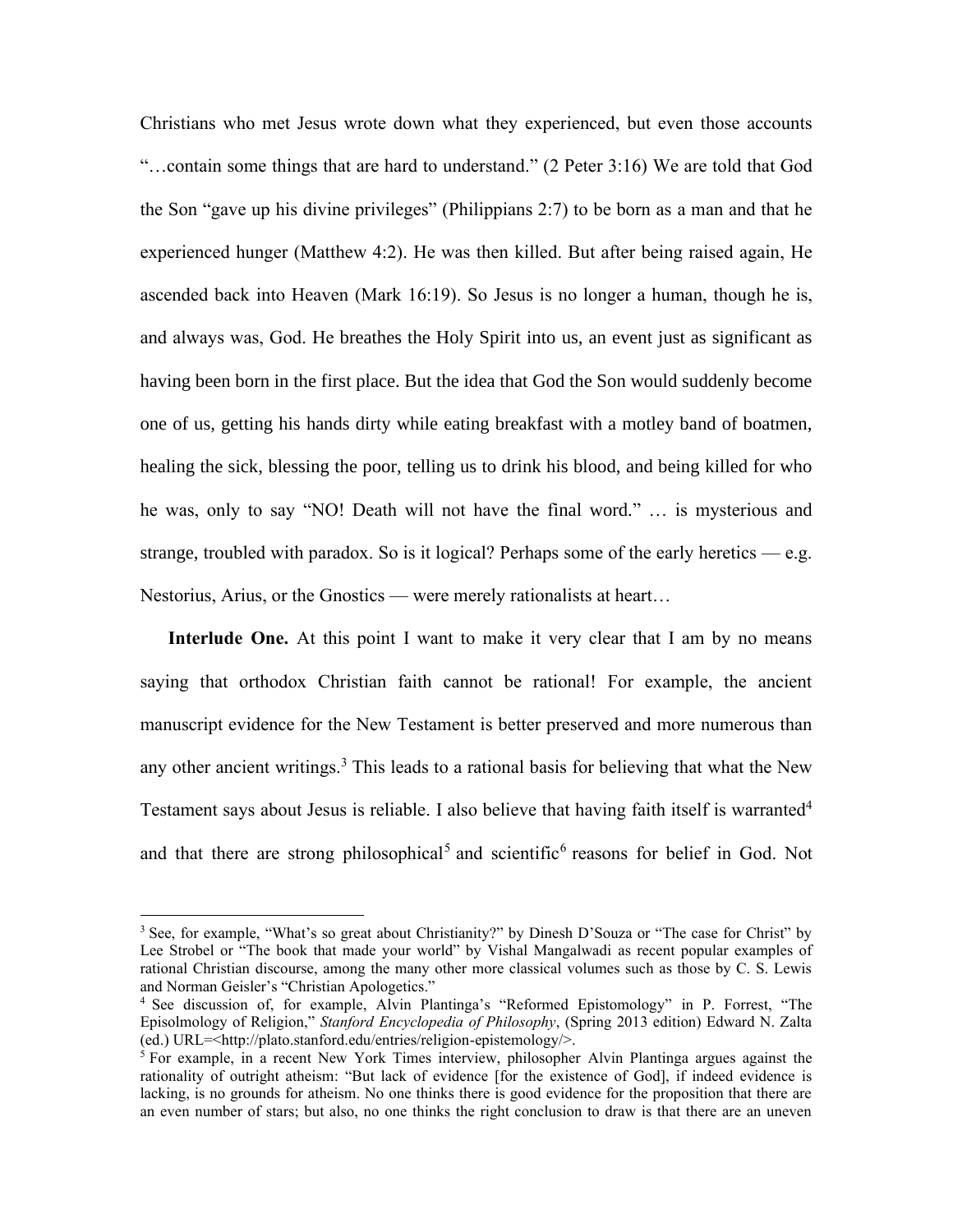thinking through our faith might even be considered sinful.<sup>7</sup> Indeed, we must remember that Christianity is the religion of the "Logos," or the rational utterance (Reason) of God. Nevertheless, I *am* suggesting is that there is a persistence of ambiguous language, strange mysteries, and difficult paradox in orthodox doctrine.<sup>8</sup> So what is a rational person to do with *that*? Does it leave our Theology open to ridicule from even more rational folks?

**Scientific Mysteries.** In 1960, the Hungarian physicist and Nobel Laureate Eugene Wigner published a rather philosophical essay entitled "The unreasonable effectiveness of mathematics in the natural sciences."<sup>9</sup> In that work, he wonders why so many of our mathematical models, that are known to be wrong, inexplicably work in unexpected situations or display amazing accuracy. Consider, for example, that through some very scanty empirical observations, Sir Isaac Newton established<sup>10</sup> the laws of motion and gravitation that rely on relatively simple (to the mathematician) freshman-level calculus. But these laws have proven themselves to be accurate to less than one ten thousandths of a percent, on any object (apples *and* oranges), and on any size scale (less than the width of a hair to the largest galaxies). This is much beyond any reasonable expectation of such a basic mathematical concept (the second derivative). We also know that Newton's Law

number of stars. The right conclusion [or the rational, justified attitude] would instead be agnosticism." Interview by Gary Gutting, "Is Atheism Irrational?" *New York Times*, February 9<sup>th</sup>, 2014 [http://opinionator.blogs.nytimes.com/2014/02/09/is-atheism-irrational/].

 $\overline{6}$  Several books are relevant here: "Show me God: what the message from space is telling us about God" by Fred Heeren, "The language of God" by Francis Collins, "Being a Christian in Science," by Walter Hearn, among many others.

<sup>&</sup>lt;sup>7</sup> As mentioned in John Piper's "Think: the life of the mind and the love of God" (Crossway, 2012).

<sup>&</sup>lt;sup>8</sup> A more recent discussion of the paradoxes of Christian orthodoxy and a potential solution can be found in "Paradox in Christian Theology: An Analysis of its Presence, Character, and Epistemic Status," by James Anderson.

 $9$  E. P. Wigner, "The unreasonable effectiveness of mathematics in the natural sciences." Richard courant lecture in mathematical sciences delivered at New York University, May 11, 1959. *Comm. Pure Appl. Math*., 13: 1–14. (1960).

<sup>10</sup> From Newton's *Philosophiæ Naturalis Principia Mathematica*. First published 1687.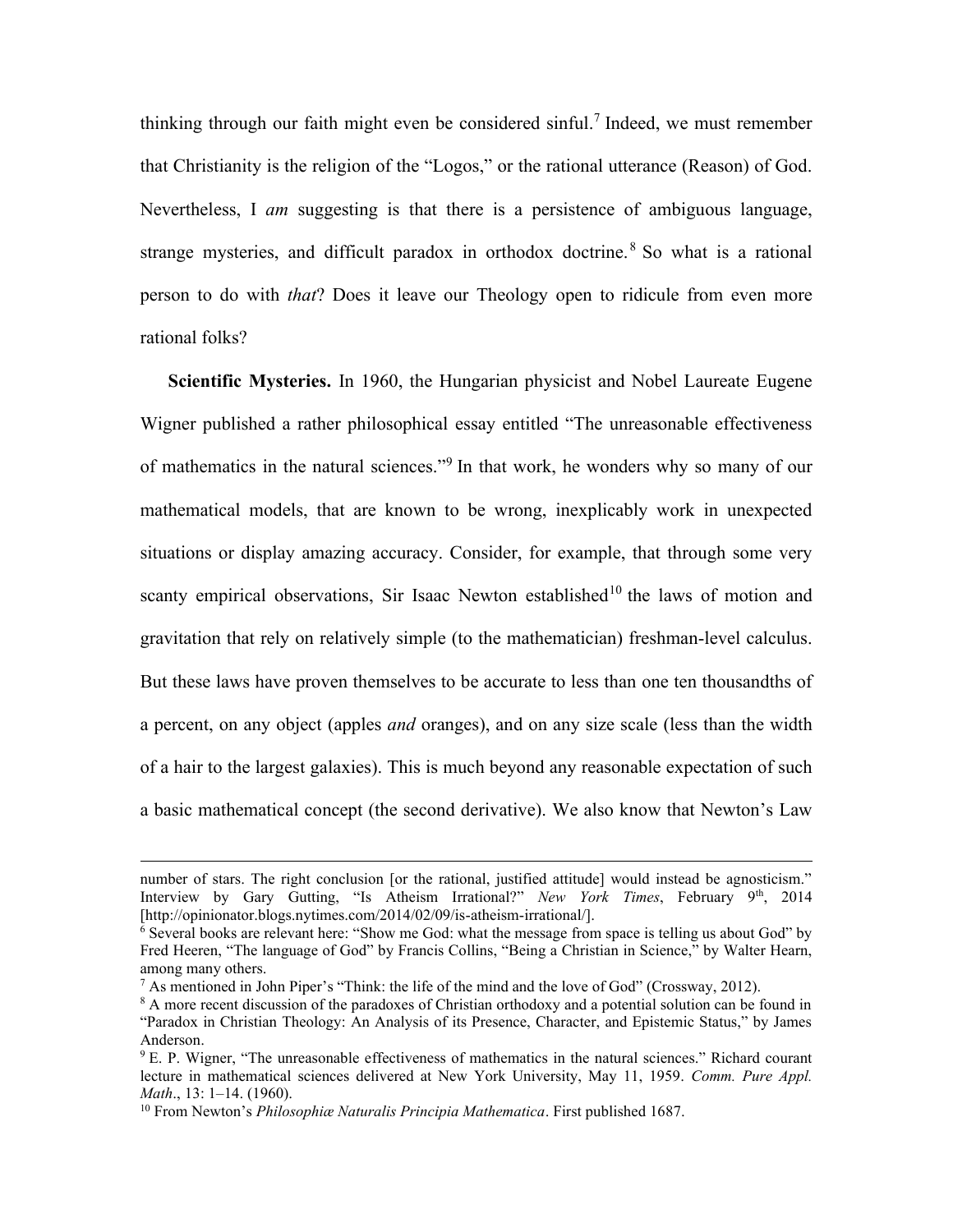of Gravitation and Albert Einstein's General Theory of Relativity are completely incompatible with the Standard Model of modern particles physics, suggesting that something is fundamentally wrong with one or all of these theories that can be accurate to within one part in a billion.<sup>11</sup> Or consider the extremely crude<sup>12</sup> "free electron model" that accurately predicts the electrical behavior of nearly every natural material over 26 orders of magnitude (100,000,000,000,000,000,000,000,000). Finally, consider that predicting the "energy levels" of helium with equations that were designed specifically with hydrogen in mind were found to be accurate to within one part in ten million! About this, Wigner said, "It is difficult to avoid the impression that a miracle confronts us here." Physics, being fluent in the language of mathematics, is based on this "miracle" and requires a certain "article of faith" to actually get anything done. Wigner concludes: "…fundamentally, we do not know why our theories work so well. Hence, their accuracy may not prove their truth and consistency." In other words, nobody knows why Science is even possible, only that Nature happens to be accommodating. Einstein concluded as much: "Insofar as mathematics is exact, it does not apply to reality; and insofar as mathematics applies to reality, it is not exact." So if mathematical rigor and logic can't prove the truth behind any scientific theory, then why are they so inexplicably precise? Therein lies a deep mystery…

Less philosophically, let's consider a more innocent question: "What is light?" This is appropriate, since light plays a critical role in how the Internet delivers its data, in

<sup>&</sup>lt;sup>11</sup> For more information, see E.G. Adelberger, B.R. Heckel, and A.E. Nelson, "Tests of the Gravitational Inverse-Square Law," *Annu. Rev. Nucl. Part. Physics*. 53, 77 (2003).

<sup>&</sup>lt;sup>12</sup> The "free electron model" doesn't take into account the fact that the electrons might bump into one another. In solid materials, that assumption is crazy.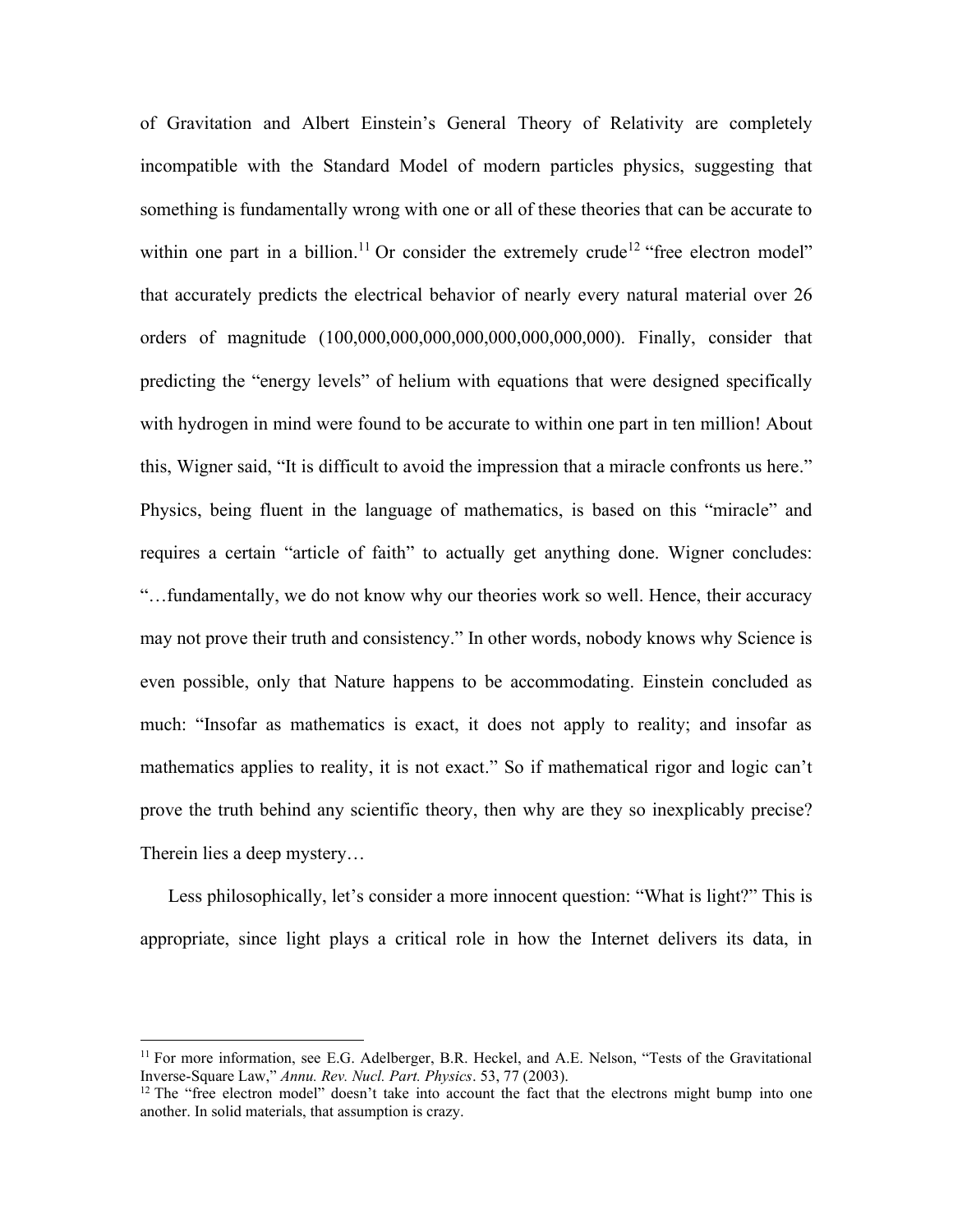modern medicine, in energy, and in many, many other applications.<sup>13</sup> To a scientist, light is a tool. But light is also mystery: it has no mass yet packs a (tiny) punch when it hits; it travels in straight lines but also spreads out;<sup>14</sup> when two light beams arrive at the same spot, they can both disappear (!); when the brightness of a light beam is turned way down, it becomes "grainy" in that little packets of *something* arrive one at a time instead of a continuous beam. Some of these facts pertain to particles: localized BBs of light, or "corpuscles" as Newton called them. But some of these facts pertain to the behavior of waves that are delocalized and spread out and interfere with other waves, a theory championed by the great Dutch scientist Christiaan Huygens.<sup>15</sup>

In an attempt that firmly established the wave theory of light, in 1865 the Scottish physicist James Clerk Maxwell published<sup>16</sup> his crowning achievement: "Light is a wave of electric and magnetic fields." Ever since ancient Greeks would rub amber with cloth to create static cling and puzzle over the magnetic attraction of lodestones, electricity and magnetism were seen as two distinct phenomena. That all changed relatively quickly from between about 1770 to 1870. The culmination of work by many scientists such as Charles-Augustin de Coulomb and Michael Faraday, Maxwell's equations, as they are now known, are often emblazoned on physicists' T-shirts with a sort of spiritual reverence. In one of the most significant "eureka" moments in science, when combined in

<sup>&</sup>lt;sup>13</sup> In fact, this year (2015) is also the "International Year of Light" [www.light2015.org], as proclaimed by the UN General Assembly, to celebrate and raise awareness about the role light has played in science, technology, and our modern lives.

<sup>&</sup>lt;sup>14</sup> This "spreading out" of light waves is called *diffraction* and it puts a severe limit on how small of an object we can directly "see" with light. A colleague of mine once joked that diffraction was perhaps a consequence of original sin.

<sup>&</sup>lt;sup>15</sup> While Huygen's admired Newton's work on optics and prisms, their disagreement about the nature of light was not their only point of contention: about Newton's newly developed theory of Universal Gravitation, Huygen's said "it appears to me absurd." But because of the weight of Newton's opinions, the work of a later proponent of the wave theory of light, Thomas Young, was said to be "destitute of every species of merit."

<sup>&</sup>lt;sup>16</sup> In addition to being the "International Year of Light," you may have noticed that 2015 is also the 150<sup>th</sup> anniversary of the publication of Maxwell's equations. Celebrate!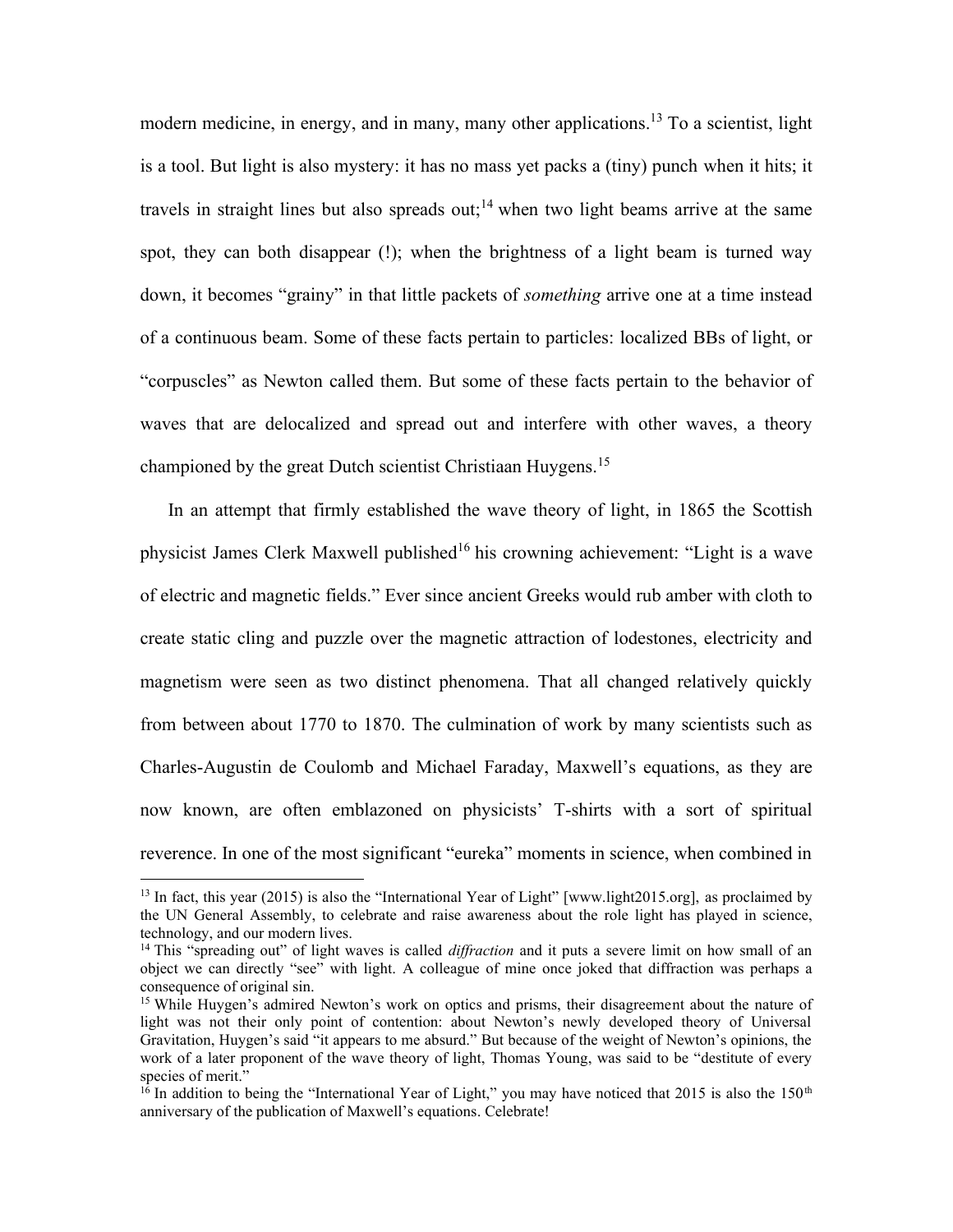a certain way, these equations describe a wave that propagates at *exactly* the measured speed of light. In one stroke, Maxwell discovered that light waves were intimately linked to the vibrations of electric and magnetic fields. We call these waves more generally "electromagnetic" waves, among which light (or rather *visible* light) is just an infinitesimal fraction. <sup>17</sup> This was a surprising discovery, and Maxwell himself had to be rather blunt in making this connection between electricity, magnetism, and light:

The value of *v* [the velocity of light] was determined by measuring the electromotive force with which a condenser of known capacity was charged, and then discharging the condenser through a galvanometer, so as to measure the quantity of electricity in it in electromagnetic measure. *The only use made of light in the experiment was to see the instruments.<sup>18</sup>* (italics mine)

Satisfied, physicists turned to other matters.<sup>19</sup> Enter Einstein. Along with many other physicists including Max Planck, Erwin Schrödinger, Werner Heisenberg, Louis de Broglie, and Niels Bohr, the theoretical utility of treating many phenomena to have a "quantum" or "discrete chunk" of energy emerged. In 1921, Einstein received the Nobel Prize for his "discovery of the law of the photoelectric effect" that relied explicitly on the quantum nature of light. This light particle is known as the *photon*. So light is a paradox. Maxwell's (correct!) equations cannot tolerate the photon; Einstein's universe (correct!)

<sup>&</sup>lt;sup>17</sup> Indeed, one of the more fascinating aspects of Maxwell's electromagnetic wave theory of light is that radio waves, microwaves, infrared waves, visible light, ultraviolet light, and x-rays are all of the same substance and travel at the same speed, but just at different frequencies or wavelengths.

<sup>18</sup> James C. Maxwell, "A dynamical theory of the electromagnetic field," *Phil. Trans. R. Soc. Lond.* 155, 459-512 (1865).

<sup>19</sup> It was still unknown, however, through which *substance* light wave vibrations propagated. All waves known at the time required *something* (e.g. sound through air, ripples through water, plucks through a violin string, etc…) to vibrate. A "luminiferous ether" permeating all of space was proposed, but later discredited rather unintentionally in the 1880s by the experiments of Albert Michelson and Edward Morley in, of all places, Cleveland, Ohio. For an enjoyable account of this late 19<sup>th</sup> / early 20<sup>th</sup> century physics turmoil, along with many other stories, refer to Bill Bryson's "A short history of nearly everything."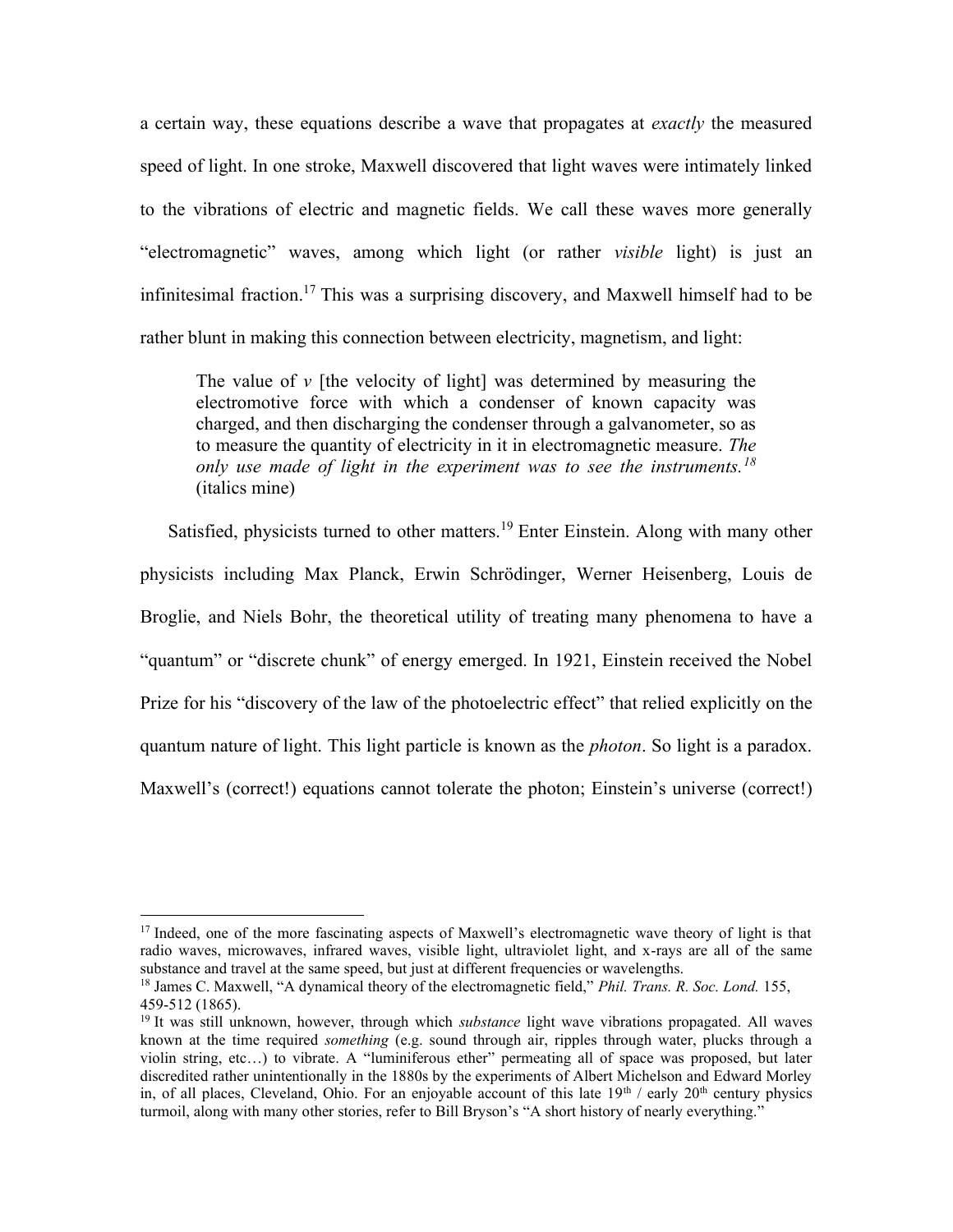relies on it.<sup>20</sup> Of this Einstein said: "Every physicist thinks that he knows what a photon is. I spent my life to find out what a photon is and I still don't know it."<sup>21</sup>

But it gets even weirder. Quantum mechanics says that *all* matter is both wave and particle.<sup>22</sup> Physicists call this concept "duality." For example, consider the electron, the unit of electricity. It turns out that while electrons have mass, they don't have any definitive size, position, or extent. There is not a tiny speck orbiting every nucleus of every atom, and while we can't tell where the electron is, we sometimes see it gently spreading out, as a wave would do. But an electron is *something*, because it has mass, and that *something* arrives one at a time. This is shown most strikingly in Figure 1.



**Figure 1:** A "Young's Double-Slit Interference" experiment with *electrons*. They arrive one at a time (each little "dot" is a single electron or *particle*) and just like the artistic technique of pointillism, an image slowly emerges (a-e). Amazingly, the final panel (e) shows a clear "wavy" pattern, proving that these individual electrons are indeed behaving as *waves* would. A very similar experiment, with very similar results, can be done with *photons*. This data shows us that the electron was a particle when it hit the screen but a wave as it passed through the "Double-Slit" apparatus. So we can't know which reality (wave or particle) is "real."<sup>23</sup>

Science likes to take the world apart and build it up, piece by piece. We can often

work with each piece alone, or two or three pieces together, but how much do we really

<sup>&</sup>lt;sup>20</sup> High-energy photons are known as x-rays. Even higher energy photons are known as gamma rays. It is these gamma rays that are created when matter and anti-matter annihilate each other. So there is also a deep link between light, energy, and matter, even though light has no mass. Einstein's famous equation  $E = mc^2$ provides this particular link.

 $^{21}$  Quoted in Eugene Hecht, "Optics" 3<sup>rd</sup> ed., Chapter 1. (Addison-Wesley, 1998).

<sup>&</sup>lt;sup>22</sup> Particles like electrons are "quanta" of the waves described by the Schrödinger equation; photons can be viewed as "quanta" of the waves described by Maxwell's equations.

<sup>&</sup>lt;sup>23</sup> Image courtesy wikimedia.org and used under the Creative Commons license.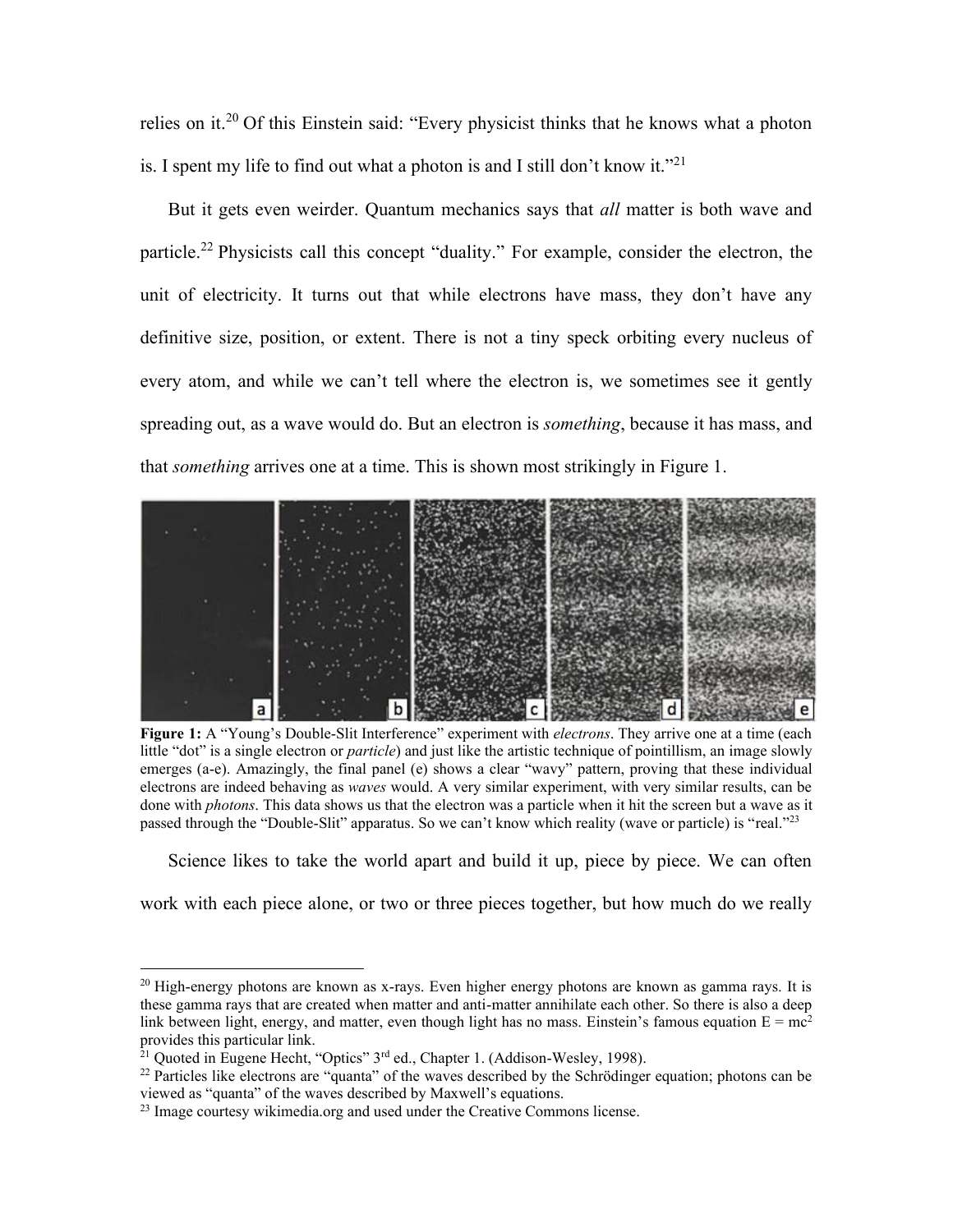understand when it is all placed back together? The answer, especially since some of those pieces are paradoxical, mysterious, and altogether unnerving is "not much." But we must go on, and to most effectively describe this tension, physicists cannot use only words. Rather, it must be expressed as an equation:

$$
p=\frac{h}{\lambda}
$$

The equal sign means "is," the  $p$  means "a moving object," and  $\frac{h}{\lambda}$  means "a wave."<sup>24</sup> This equation, one of the foundations of all of modern physics, $2<sup>5</sup>$  is a beautiful poem that reads: "A moving object is a wave." This short equation, conjured by the giants of modern physics, is an evocation of a very weird reality. <sup>26</sup> Of course, Science must avoid

<sup>&</sup>lt;sup>24</sup> The *h* is known as "Planck's Constant" and provides a basic energy, time, length, and mass scale where quantum effects become important. It is a very small number:  $6.6 \times 10^{-34}$  with units of "Energy-Seconds." Using this equation, a speeding bullet may have a wavelength of something like  $10^{-34}$  meters, much, much smaller than the width of a single atom. So duality is typically only relevant in the tiny world of photons, electrons, and atoms, although recent experiments have shown some very large molecules behaving as if they were indeed "matter waves." See, for example, [M. Arndt, *et al.*, "Wave-particle duality of C<sub>60</sub> molecules," *Nature* 401, 680 (1999)].

<sup>&</sup>lt;sup>25</sup> This wave / particle duality of matter is known as the "de Broglie hypothesis" after Louis de Broglie, a 20<sup>th</sup> century French physicist. After a long period of solitude and meditation, he extended Einstein's startling explanation of the particle nature of light to *all* matter— an idea he himself labeled "disturbing and badly-defined." But, it was experimentally verified a few years later, winning de Broglie the Nobel Prize.

 $^{26}$  Another extremely mysterious outcome of quantum mechanics is that it firmly established "probability" as fundamental to our knowledge of physical systems before it is measured. Newton (and Einstein, too, when he declared that "God does not play dice.") clearly favored a physical universe that evolved from state A to state B based strictly on deterministic physical laws without random probability. Einstein, along with Planck, Schrödinger, and others thus thought that quantum mechanics, in spite of its vast utility, was ultimately incomplete. Bohr would chide that belief, saying it was equivalent in form to: "We may hope that it will later turn out that sometimes  $2 \times 2 = 5$ , for this would be of great advantage for our finances." And after Einstein's death in 1955, his rejection of Bohr's interpretation of quantum mechanics was effectively overruled through further experiments. Bohr's "Copenhagen interpretation" became rather doctrinal for a time, although it has been revisited as "vague" and perhaps "incomplete" in itself, with some physicists today preferring an even more bizarre theory of many-worlds. After some of the dust had settled, Heisenberg of the famed "Uncertainty Principle" claimed that quantum mechanics had defined a whole new type of Science distinct from Newton that "does not simply describe and explain Nature; it is a part of the interplay between Nature and ourselves; it describes Nature as exposed to our questioning." This interplay between the observer and the experiment also leads to other paradoxes, namely "quantum entanglement" whereby two photons can be "linked" to each other, so that when one is "seen" the other one immediately "knows" that it was seen and changes its own behavior even if it is miles away at the time or perhaps in another galaxy. Einstein called this possibility "spooky action at a distance" (and it formed the core of his critique) but, to the best of our abilities, it is so far proven to be real. Amazingly, physicists have recently even taken a picture of an object using photons *that never directly interacted* with that object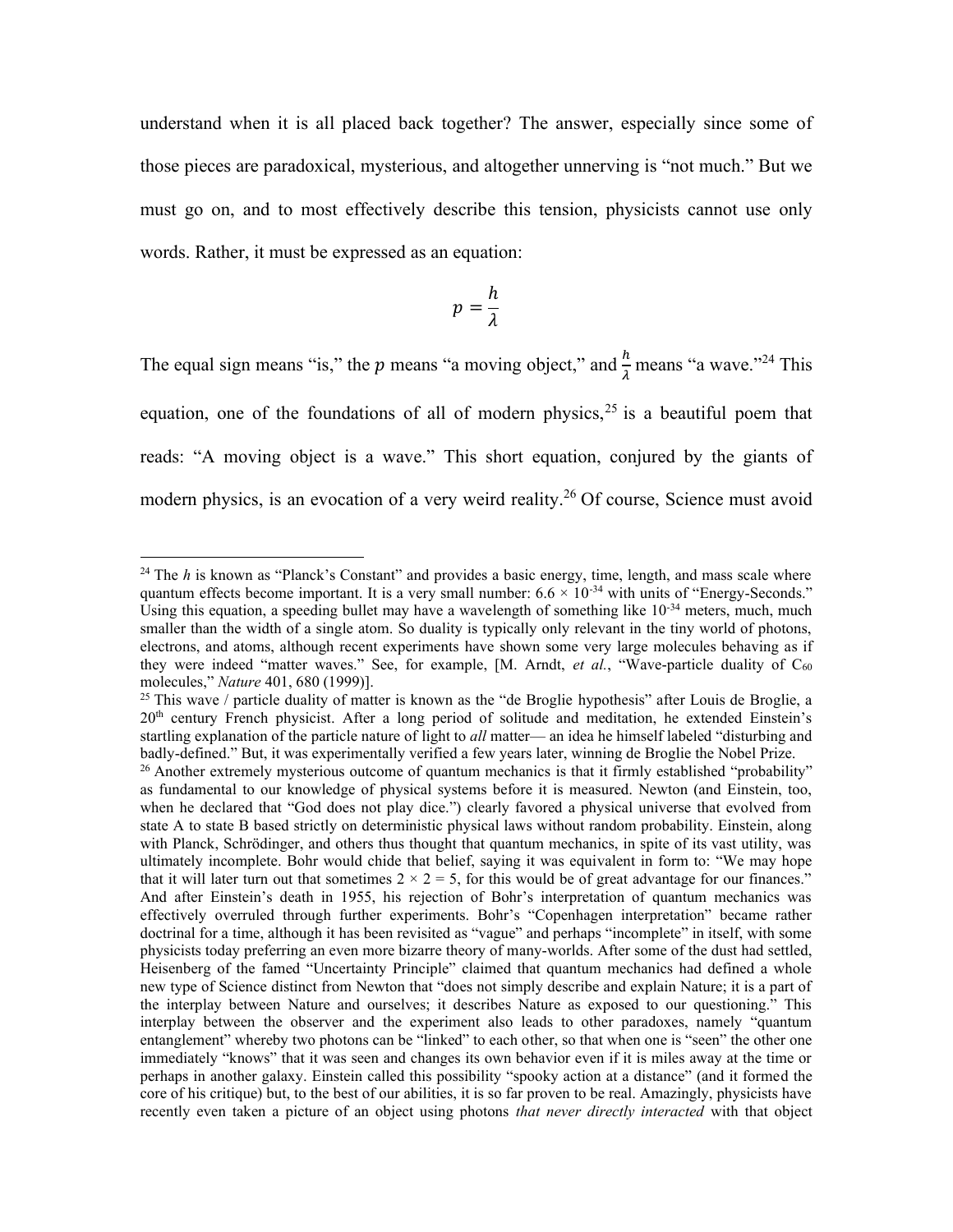paradox at all costs. To that end, Bohr's "Complementarity Principle" effectively says: "If you measure light to be a particle, it is a particle; if you measure light to be a wave, it is a wave. So don't bother asking which it is: complementarity forbids us from seeing both at the same time." To avoid the paradox, we aren't allowed to know and "must use an ambiguous language rather than an unambiguous language."<sup>27</sup> It reminds me that today we see only a reflection, dimly, as in a mirror. (1 Corinthians 13:12)

**Interlude Two.** Now is a good time to say here that, of course, no rational person should dismiss quantum mechanics because it "feels weird" or stop using mathematical models because we don't know why they work. But modern physics has struck a blow to pure scientific determinism and emphasized that our models of reality are necessarily incomplete. Science can ultimately only describe Nature, not explain it. Apparently, we are allowed to ask the question "What is light?" but not allowed to know the answer; the reality behind its behavior is inaccessible.<sup>28</sup> Going further, some recent experimental data suggest that an underlying reality that we can measure *may not even exist*. <sup>29</sup> In our culture, scientific truth is often interpreted to be more secure than religious truth. But upon closer inspection, we can see that it sometimes only gives us a "more and more

except through their "entangled" partners. For more information, see an article in *Nature* about this "paradox." [doi:10.1038/nature.2014.15781].

 $2^7$  Werner Heisenber, "Physics and Philosophy: The Revolution in Modern Science." P. 197 (Harper, 1962). <sup>28</sup> Physicists are still trying to come up with the "correct" interpretation of quantum mechanics, from the traditional "Copenhagen interpretation," to a many-worlds hypotheses, to hidden variables, to pilot-wave theories, nature has indeed dealt us a mysterious hand. Foundational to these disagreements is the question of whether the quantum mechanical "wave function" is a real entity or merely a mathematical construct. Nobody knows. For more information, see, for example: G. P. Collins, "The Many Interpretations of Quantum Mechanics," *Scientific American*, November 19, 2007. Or perhaps de Broglie himself will provide another clue with a particle *and* wave instead of a particle *or* wave interpretation, with recent hints provided by, of all things, droplets bouncing over the surface of a liquid. See, for example, J. M. W. Bush, "The new wave of pilot-wave theory," *Physics Today* 68, 46 (2015). In any case, the debate is still open. <sup>29</sup> P. Ball, "Physicists bid farewell to reality?" *Nature* [doi:10.1038/news070416-9], commenting on: S. Gröblacher, *et al*. *Nature*, **446**. 871 - 875 (2007).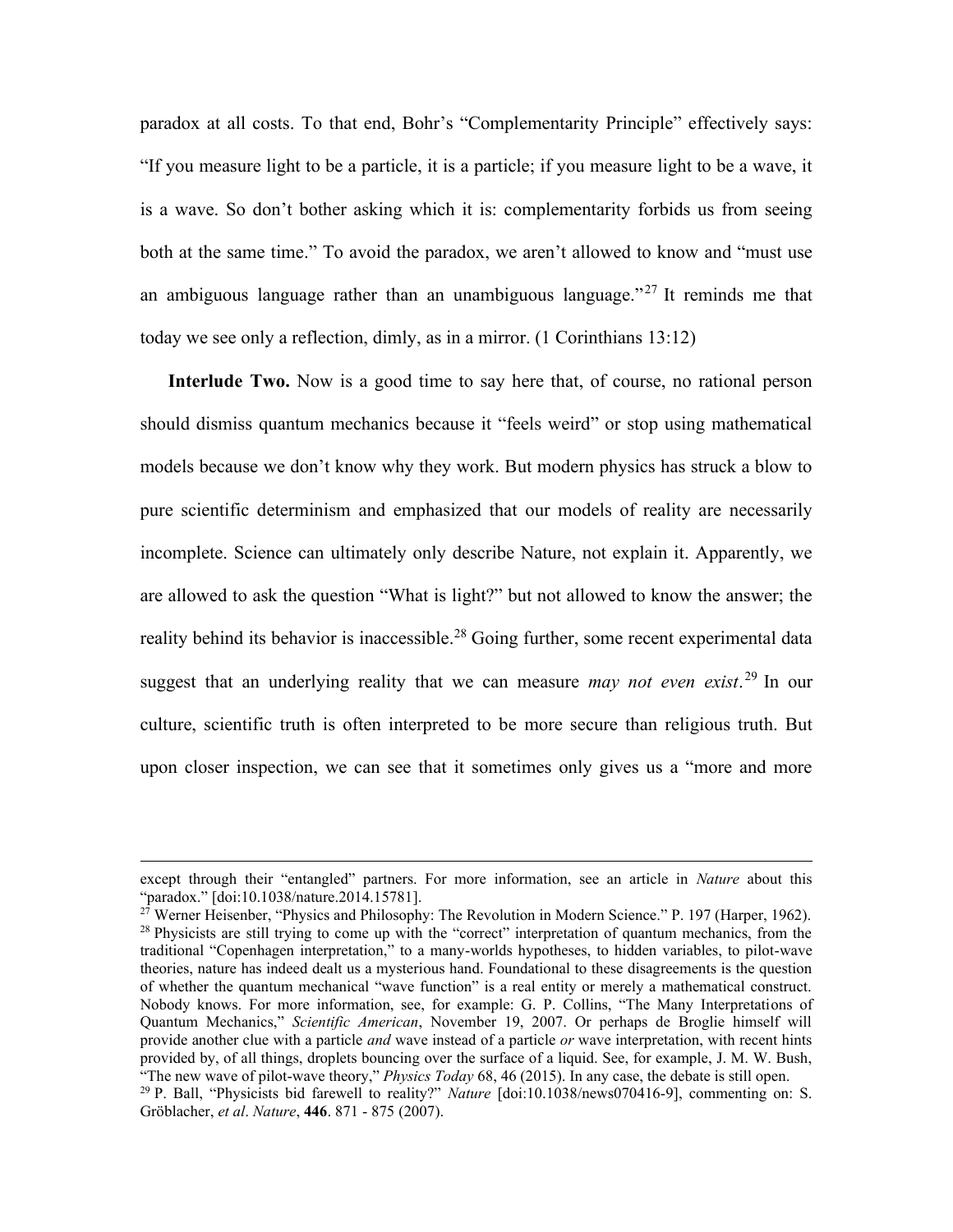sophisticated view of our own ignorance."<sup>30</sup> Indeed, there are many other strange<sup>31</sup> and inexplicable <sup>32</sup> things that Science has uncovered. But, Wigner concludes that these mysteries, especially those beyond the logical grasp of Science, are "a wonderful gift which we neither understand nor deserve."

**The Source of Mystery.** So perhaps these weird mysteries and apparent paradoxes in Theology and in Physics are actually a blessing in disguise. Here's how: it is in the appropriateness and presence of mystery that we can see glimmers of a deeper Truth. This is rather thrilling, for these "rumors of another world"<sup>33</sup> are always nudging at our hearts, pointing us to a "deeper magic from before the dawn of time."<sup>34</sup> So we should have a plausible *expectation* of mystery because: (1) God is vastly more incomprehensible than we can ever acknowledge; and (2) The universe is filled with more wonder than we've ever imagined or perhaps will ever know. God's thoughts are not our thoughts. (Isaiah 55:8-9) Mystery in this sense bears the mark of transcendent origin. C. S. Lewis said it this way:

Reality, in fact, is usually something you could not have guessed. That is one of the reasons I believe Christianity. It is a religion you could not have guessed. If it offered us just the kind of universe we had always expected, I should feel we were making it up. But, in fact, it is not the sort of thing anyone would have made up. It has just that queer twist about it that real things have. So let us leave behind all these boys' philosophies — these

<sup>&</sup>lt;sup>30</sup> Warren Weaver, director of the Rockefeller Foundation's Division of Natural Science from 1932-1955. Through his efforts of channeling significant money, he is sometimes credited with launching modern experimental biology. Along these same lines, an accessible book titled ""No small matter: science on the nanoscale," by F. C. Frankel and G. M. Whitesides, describes in very poetic language and beautiful imagery the quandaries, mysteries, and limitations of our current scientific understanding.

<sup>&</sup>lt;sup>31</sup> For example, Einstein's theories of "Special Relativity" (clocks that are moving and clocks that are standing still will run at different rates because *time slows down*) and "General Relativity" (that space-time itself is warped by gravity, allowing differences in gravity itself — like being on Earth vs. up in space — to slow down time, too.

 $32$  Such as the exact fine-tuning of fundamental physical parameters, as if the Universe "must have known" we were coming." [Freeman Dyson, "Disturbing the Universe," (Harper, 1979).]

<sup>&</sup>lt;sup>33</sup> Philip Yancey, "Rumors of another world: what are we missing?" (Zondervan, 2003).

<sup>&</sup>lt;sup>34</sup> As described by the lion Aslan, from C. S. Lewis's "The lion, the witch, and the wardrobe."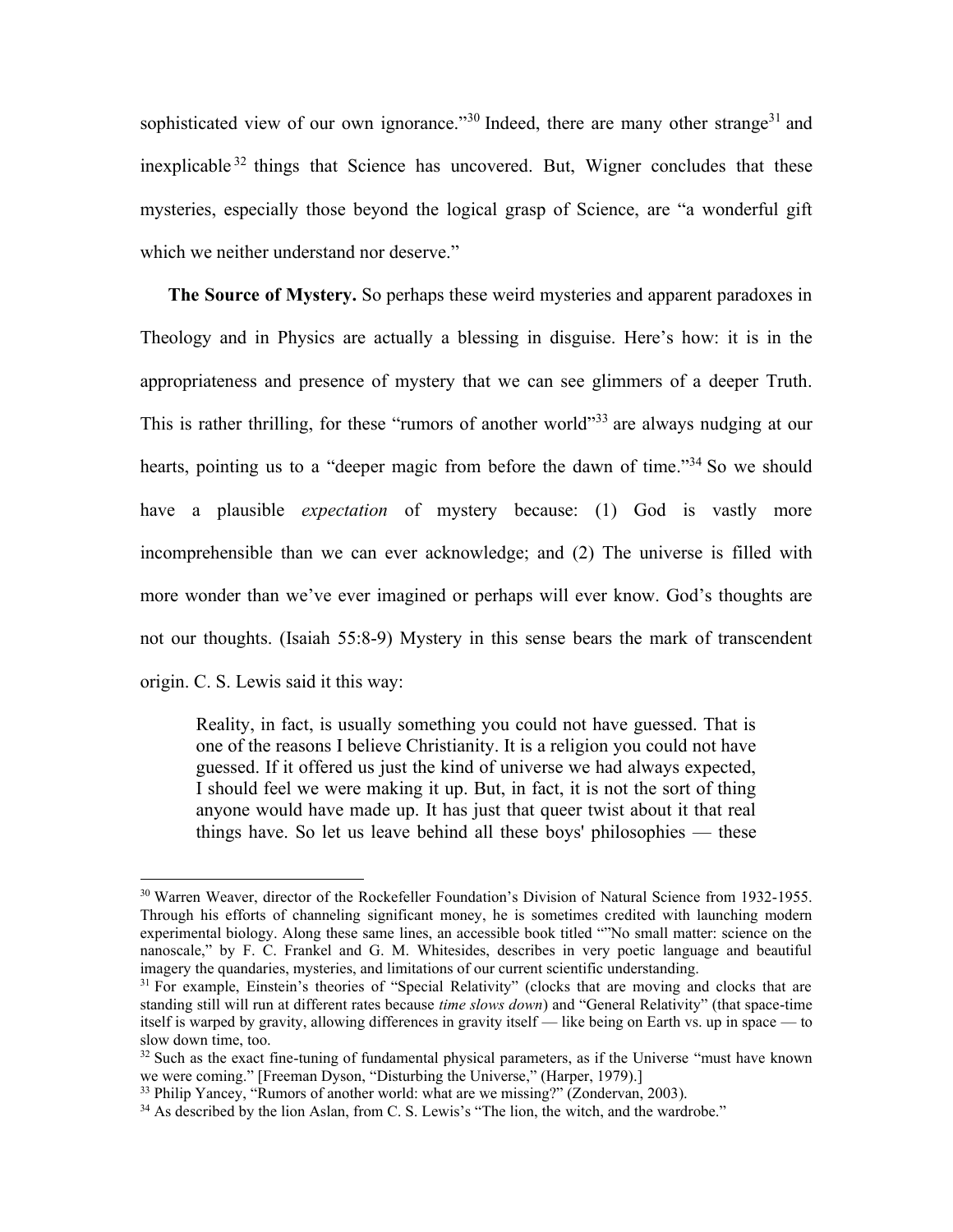over simple answers. The problem is not simple and the answer is not going to be simple either.<sup>35</sup>

The fascinating behavior and peculiarity of just about anything we discover through Science also bears the same "something you could not have guessed." (Bohr, with typical bluntness, said it this way: "We are all agreed that your theory is crazy. The question that divides us is whether it is crazy enough to have a chance of being correct.") Nature didn't have to be this way, and that God has given us such a "crazy" universe for us to study is truly a gift.

I want to proceed carefully now, because I am not trying to use the "unknowns" of Science as an opportunity to invoke God. The danger of such a "God-of-the-gaps" argument is easily understood if Science would someday discover its own rational explanation. This happens all the time. While some examples I'm talking about here do push up against the edge of what Science *can ever* know, I'm also simply trying to provide a sense of the wonder, beauty, and mystery that confronts us.

So seeing this path in Science that points beyond all possible human understanding, how do we view its relationship with Theology? Here, a model can be helpful: God has revealed his "deeper Reality" to us through two "books" upon which all our Science and Theology are based. These are, of course, the Book of Nature and the Book of Scripture, diagramed in Figure 2.<sup>36</sup> In His wisdom, this happens to be the amount and sort of evidence that God has chosen to give us, and it is therefore entirely sufficient.

<sup>35</sup> C. S. Lewis, "Mere Christianity," (Macmillan Co., 1943).

<sup>&</sup>lt;sup>36</sup> The concept of "Two Books" is hinted at in Scripture (e.g. Romans 1:18-21), and goes back to the early Church fathers. For example, Irenaeus of Lyon, who helped canonize Scripture, also battled the Gnostics by affirming the beauty and goodness of Creation. Augustine, who read the Book of Scripture by attending to the intentions of the original authors, also paid particular care to the Book of Nature, careful not to let non-Christians have room to "criticize and reject" Christians in their ignorance of Nature. And paraphrasing Galileo Galilei, the Book of Nature can be read and comprehended through the language of mathematics whereas the Book of Scripture teaches us "how to go to heaven, not how the heavens go."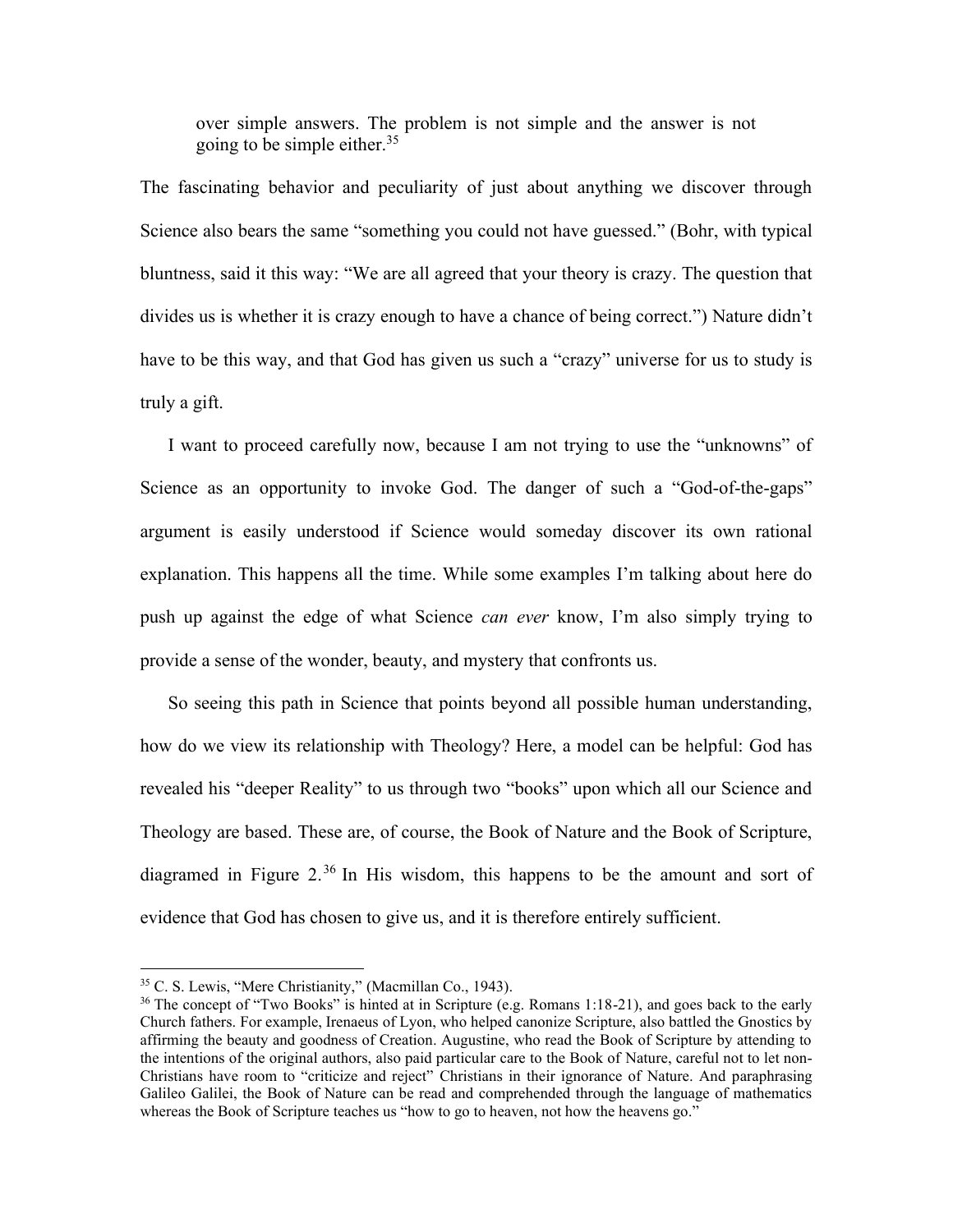

**Figure 2:** A "two book" model of reality where God is the ultimate and entirely consistent author of both Nature and Scripture. Our (fallible) human interpretations of both books can sometimes lead to conflicts between Science and Theology. Our interpretations are also limited, leading to paradoxes, perceived contradictions, and unresolved mysteries in both Science and Theology. Diagram adapted from the BioLogos foundation. [www.biologos.org]

I find this "Two Book" model helpful because Christianity, among all of the other religions, has a lot to say about the physical world. We know it is designed to be good (Genesis 1), are mandated to care for it (Genesis 2:15), are prone to marvel at it (Psalm 8), are amazed that God himself would become part of it (John 1:14), and are promised that it will be made new (Isaiah 65). We should also then gladly interpret Nature through our (fallible and limited) human process of Science. It is therefore entirely possible and unsurprising — that conflicts arise when we are also interpreting Scripture through the parallel (fallible and limited) human process of Theology. In this model, our Theology can inform (but not replace) our Science and vice versa. For example, perhaps the concept of quantum mechanical "complementarity" described above can be useful (to some folks) in understanding the nature of the God-man Jesus. Or perhaps the relativity of the passage of time in Einstein's equations can help us appreciate the reality of God's own timing (2 Peter 3:8). Perhaps. But even more importantly, the realities encountered in Nature (rightly interpreted) have necessary agreement with Scripture (rightly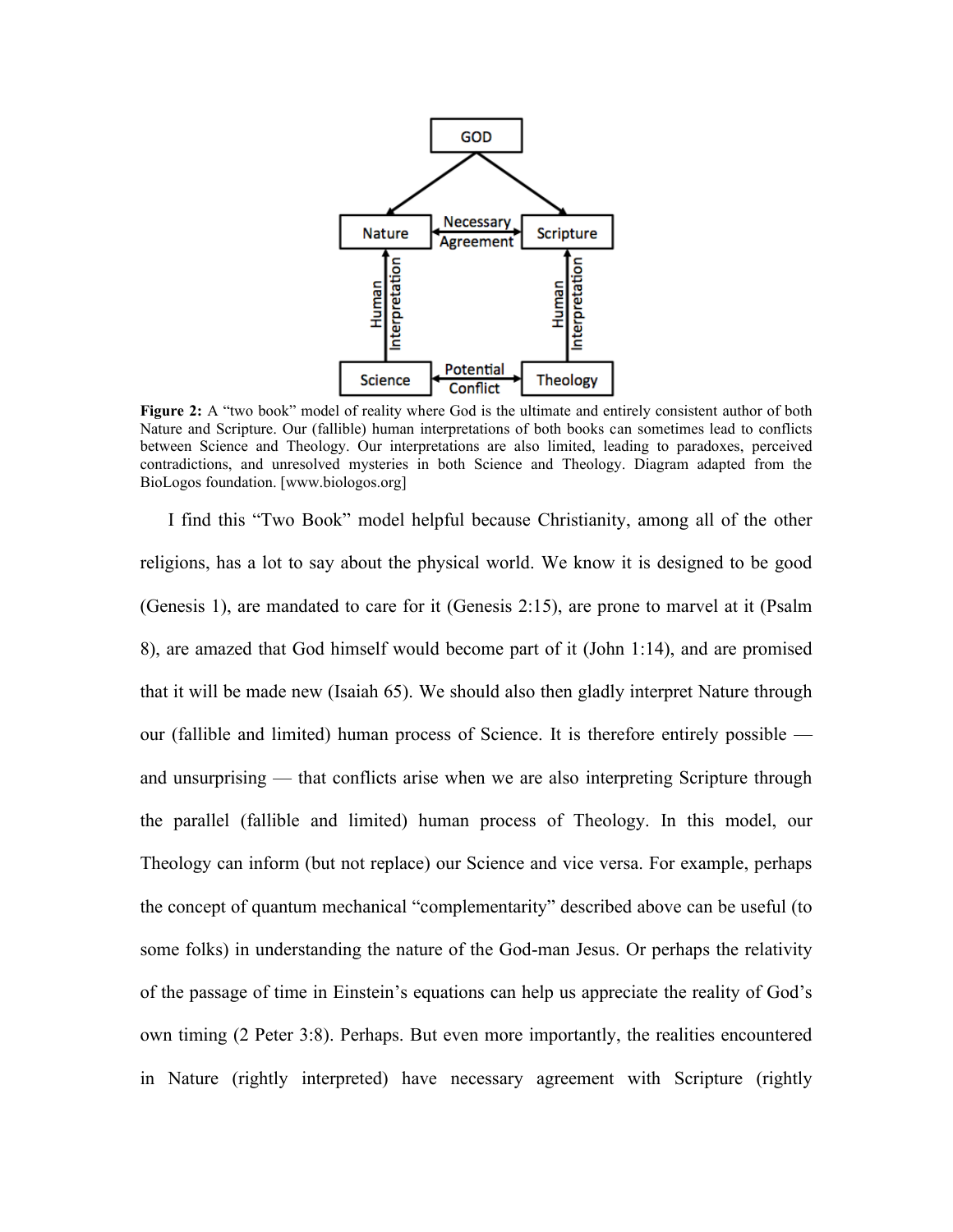interpreted), since both come from God. Indeed, the divine Reason of God perfectly straddles Nature and Scripture through the Incarnation.

But Figure 2 also shows that it is inappropriate to read Science directly into Scripture (e.g. interpreting Genesis 1 as a scientific text) or to read Theology directly into Nature (e.g. evoking God to explain some as-yet-unexplained physical phenomenon or, the other way around, denying the omnipotence of God based on a scientific understanding of planetary motion). Rather, Christians can maintain that "all truth is God's truth," whether that truth came from Science or from Theology. It is therefore ridiculous to say, "I only believe in Christian physics." One of the "fathers of quantum physics" Max Planck said: though Science and Religion are "different both in their starting points and in their methods," they share the same goal, namely, "recognition of an omnipotent intellect ruling the universe." Again, from Planck: "These absolute values in Science and ethics [Religion] are the ones whose pursuit constitutes the true task of every intellectually alert and active human being."<sup>37</sup>

Because of these Two Books, Christians are ultimately unimpressed by the scientific bravado of professional atheists<sup>38</sup> and unflustered by apparent theological conundrums. Unfortunately, ever since David Hume separated the ethical "ought" from the scientific "is," Science and Theology have drifted apart.<sup>39</sup> Where reading the Book of Nature was once seen as morally uplifting the scientist-priest, modern "scientism" has tried to engulf, discredit, or explain away ethics, morality, and religion. Regrettably, Christians have sometimes drifted away from or resisted Science as well. For me, this is especially true

<sup>&</sup>lt;sup>37</sup> Max Planck, "Scientific Autobiography and Other Papers," (Philosophical Library, 1968).

<sup>&</sup>lt;sup>38</sup> See, for example, "The God Delusion," by Richard Dawkins or "God is Not Great," by Christopher Hitchens.

<sup>&</sup>lt;sup>39</sup> For an interesting and discussion of this history, see, for example, "The virtue of scientific thinking," Steven Shapin, *Boston Review*, January, 2015. [http://bostonreview.net/steven-shapin-scientism-virtue].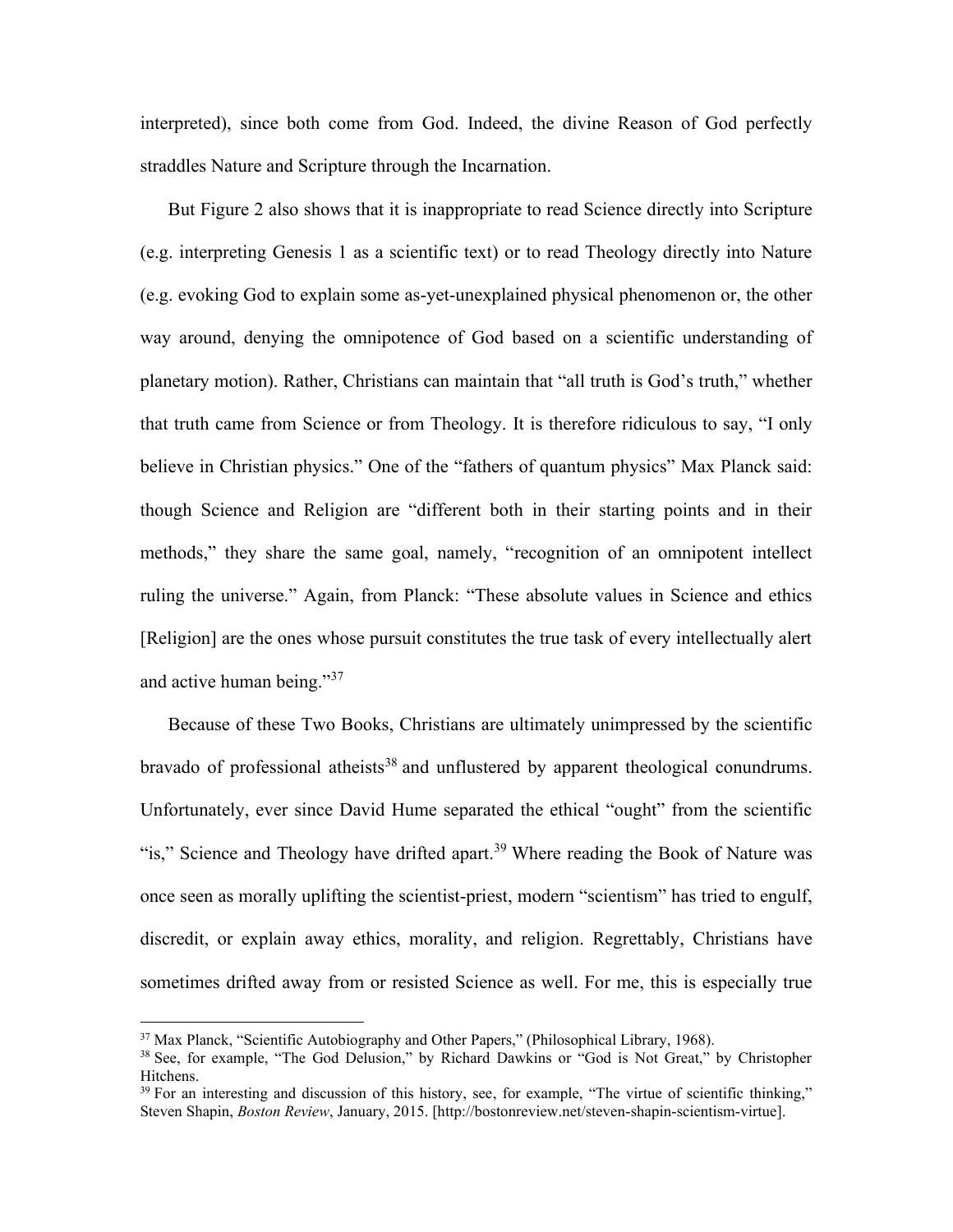when we intentionally or unintentionally deny Science its rightful purview of natural phenomenon, leading to "bad" science.<sup>40</sup> But we, of all people, should be champions of Science! St. Augustine certainly had something to say about this:

Now, it is a disgraceful and dangerous thing for an infidel to hear a Christian, presumably giving the meaning of Holy Scripture, talking nonsense on these topics [Science]; and we should take all means to prevent such an embarrassing situation, in which people show up vast ignorance in a Christian and laugh it to scorn.<sup>41</sup>

Finally, because we recognize Science and Theology as limited human endeavors because of the profound mysteries they uncover, it is not that troubling to admit that unresolved tensions could exist between them. It is perhaps even honest to admit that some of these tensions themselves appear legitimately paradoxical and may never be solved. For example, since God is active, listens to prayers, and occasionally intervenes through miracles, what of Natural Law and the fact that every physical event has a physical cause? Or what of the fact that we are physical creatures that must obey the Laws of Physics, yet we are also in communion with an infinite and eternal Spirit? It is abundantly worthwhile to wrestle with these questions, where Theology bears the burden of Science or the other way around. But we may never *completely* know the answers this side of glory. So, ultimately, this is a call to faith and a call to humility. Do we force Scripture to conform to our own preferred version of Theology? Do we force Nature to conform to our own preferred version of Science? Then neither should we force Science into our own preferred versions of Theology, or Theology into our own preferred versions of Science. A rational person is required to alter how we *want* to view the world

 $40$  The opposite happens all the time, too, when scientists try to deny theists their rational belief in God based upon empirical evidence and naturalism alone. It is important to mention here that Science cannot prove naturalism and materialism to be valid because it assumes them from the start!

<sup>41</sup> Excerpted from St. Augustine, *The Literal Meaning of Genesis*, translated and annotated by John Hammond Taylor, SJ, New York: Paulist Press (1982).